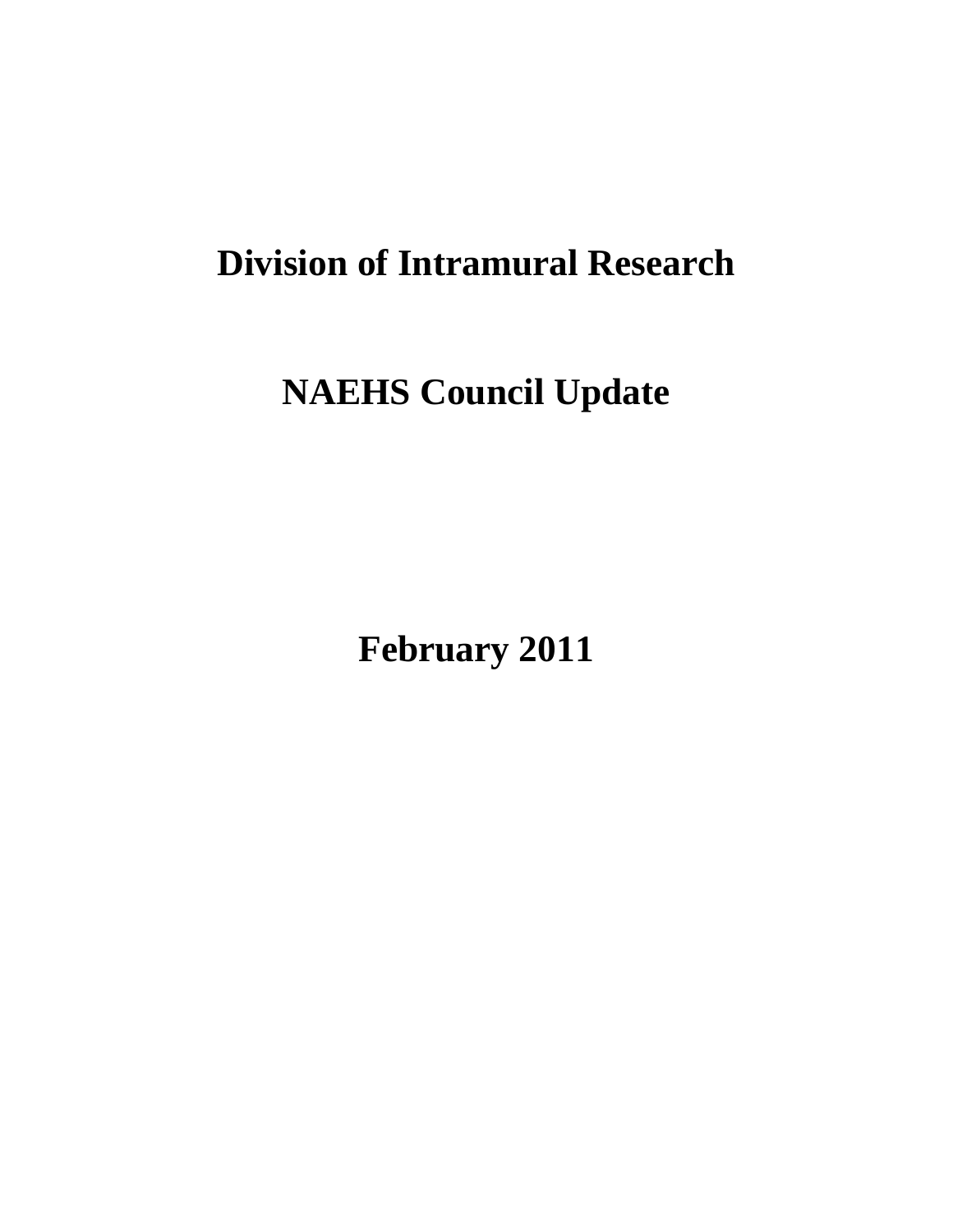# **DIR RECRUITMENTS**

#### **Director Division of Intramural Research**

The NIEHS is seeking an exceptional scientific leader interested in being a part of a dynamic management team to fill the position of Director, Division of Intramural Research. In addition, the selectee will also serve as the Scientific Director. The incumbent of this position will direct laboratory and clinical research. The Director, DIR, also serves as a principal advisor to the Institute Director on intramural scientific activities involving interdisciplinary biomedical research programs; develops and recommends policies for the execution of research programs; determines effectiveness of current programs and recommends policies for new programs; and develops new and revised programs to meet national environmental health needs. The Division is organized into five scientific programs, including the Clinical Research Program, which highlight the areas of research excellence of NIEHS. These programs are highly interrelated, interactive and synergistic. Using the interdisciplinary biomedical research approach, the mission of the DIR is to contribute to the basic understanding of biological and chemical processes, understanding of the contributions of environmental agents to human disease and dysfunction and to the underlying mechanisms of environmentally associated diseases. Dr. Patricia Grady, Director, National Institute of Nursing Research, is chair of the search committee.

## **Staff Scientist, Veterinarian, Comparative Medicine Branch**

 skills. Expertise and experience should include interaction and cooperation with scientific staff in a The NIEHS is recruiting for a Staff Scientist who will serve as a veterinarian in the Comparative Medicine Branch. The Comparative Medicine Branch (CMB) provides core services that include full veterinary diagnostic and surgical services, rederivation of rodent lines, embryo cryopreservation, radiographic, ultrasonic and bioluminescence imaging, and behavioral phenotyping. The Branch advises Institute scientists of appropriate animal models for use in Institute research programs, provides support for the Institute's Animal Care and Use Committee, maintains collaborative laboratories in microbiology, experimental surgery and laboratory animal medicine, and plans and conducts research appropriate to these laboratory functions. The responsibilities of this position require the applicant to hold a DVM/VMD from an AVMAaccredited or approved college, a current license to practice veterinary medicine in any state in the United States, board certification in laboratory animal medicine, and excellent interpersonal manner that promotes and facilitates their scientific programs. Experience training or teaching laboratory animal medicine residents is desirable. In addition to a DVM/VMD, a Ph.D. in a discipline related to CMB support services and laboratories such as but not limited to pathology, microbiology, biology, anatomy, genetics, etc., is desirable. The staff scientist will assist the animal care program in maintaining the highest standards and AAALAC accreditation, provide professional support to the research efforts of all Division of Intramural Research scientists using animals, and assure the continued growth of the large and complex CMB core services (previously listed) in the animal care program. Staff scientist positions within the NIH system are equivalent to research assistant professor positions in academia. Dr. John Roberts (Laboratory of Molecular Carcinogenesis) is chair of the search committee. A candidate has been identified.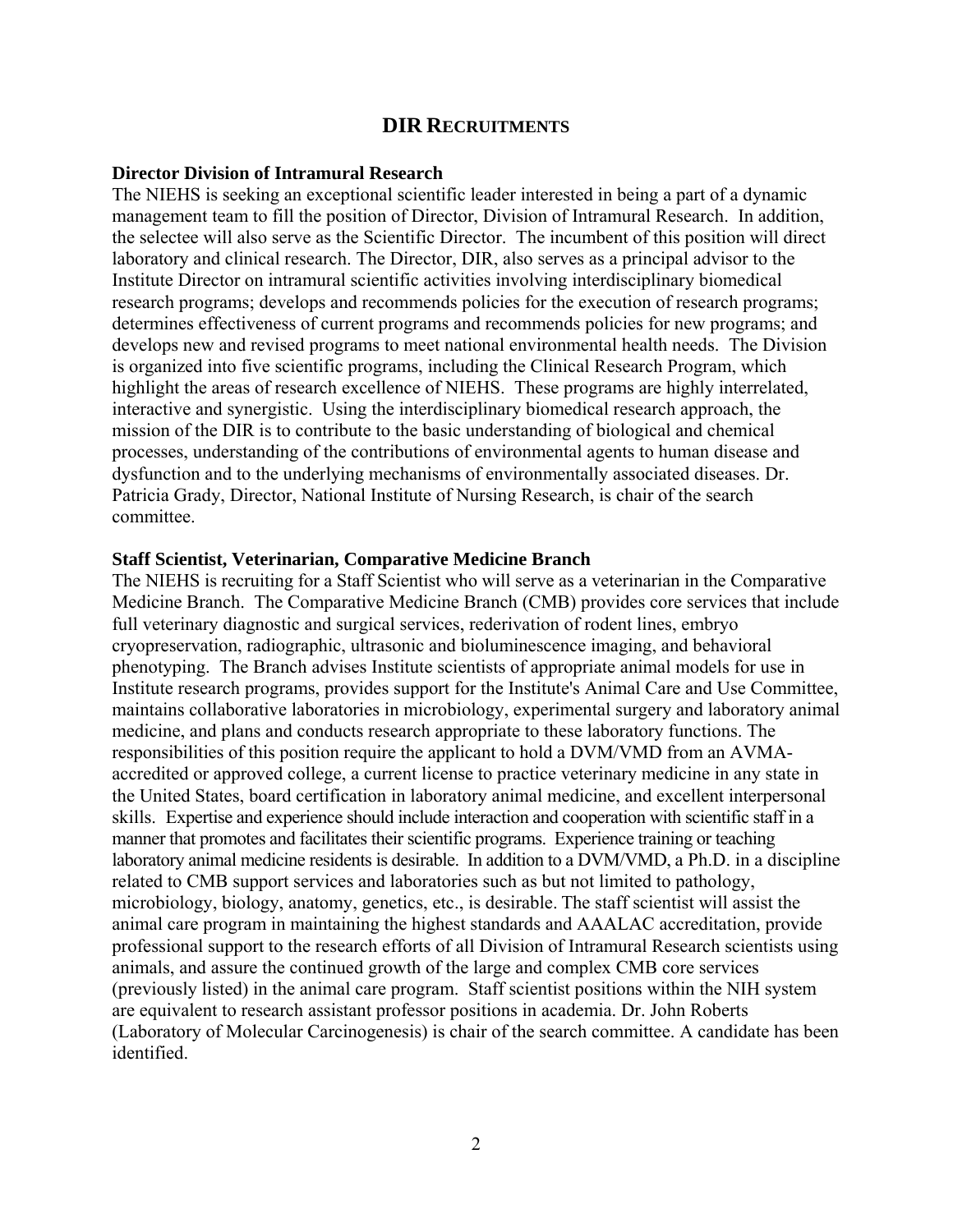## **NEW APPOINTMENTS IN THE DIVISION OF INTRAMURAL RESEARCH**

# **Dr. Humphrey Hung-Chang Yao Reproductive Developmental Biology Group Laboratory of Reproductive and Developmental Toxicology**

Dr. Humphrey Yao recently joined the Laboratory of Reproductive and Developmental Toxicology at NIEHS as a tenure-track principal investigator. Dr. Yao received his doctoral degree at the University of Illinois in Urbana-Champaign in 1999 and then completed his postdoctoral training at Duke University Medical Center in 2002. He became Assistant Professor in the Department of Comparative Biosciences at University of Illinois in Urbana-Champaign in 2003 and received tenure in 2009. Dr. Yao moved to NIEHS on August 9, 2010.

Compelling animal evidence and human epidemiological data have revealed that impairment of fetal organ development has profound consequences on adult health. The concept of "fetal origins of adult diseases" also applies to the reproductive systems where formation of most reproductive organs is completed before birth. Defects in reproductive organ formation manifest as birth defects in severe cases (i.e. pseudohermaphroditism). However, minor abnormalities are often left undetected and become a potential cause of fertility problems and neoplasia when the affected individual reaches adulthood. The mission of Dr. Yao's group is to understand the basic process of organ formation as well as the potential implication on impacts of endocrine disruptor exposure to gonad development in fetuses and fertility in adulthood. The current research interests include: 1) Understand how different somatic cell lineages (Sertoli and Leydig cells in the testis and granulosa and theca cells in the ovary) are established in the fetal testis and ovary, respectively; 2) Define the cellular processes that lead to formation of testis architecture and follicle assembly in the ovary; and 3) Investigate the effects of in utero exposure to endocrine disruptors on gonad organogenesis and lingering impacts on fertility in adulthood.

#### Selected Publications

- Archambeault DR, Yao HH. Activin A, a product of fetal Leydig cells, is a unique paracrine regulator of Sertoli cell proliferation and fetal testis cord expansion. *Proc. Natl. Acad. Sci. U.S.A*., 107:10526-10531, 2010.
- Liu CF, Parker K, Yao HH. WNT4/beta-catenin pathway maintains female germ cell survival by inhibiting activin betaB in the mouse fetal ovary. *PLoS One,* 5:e10382, 2010.
- Huang CC, Miyagawa S, Matsumaru D, Parker KL, Yao HH. Progenitor cell expansion and organ size of mouse adrenal is regulated by sonic hedgehog. *Endocrinology*, 151:1119 1128, 2010.
- Gupta RK, Singh JM, Leslie TC, Meachum S, Flaws JA, Yao HH. Di-(2-ethylhexyl) phthalate and mono-(2-ethylhexyl) phthalate inhibit growth and reduce estradiol levels of antral follicles in vitro. *Toxicol. Appl. Pharmacol*., 242:224-230, 2010.

# **Dr. Richard Kwok Epidemiology Branch**

Dr. Richard Kwok recently joined the Epidemiology Branch at NIEHS as a staff scientist. Dr. Kwok trained in environmental chemistry (BSPH, UNC-Chapel Hill) and epidemiology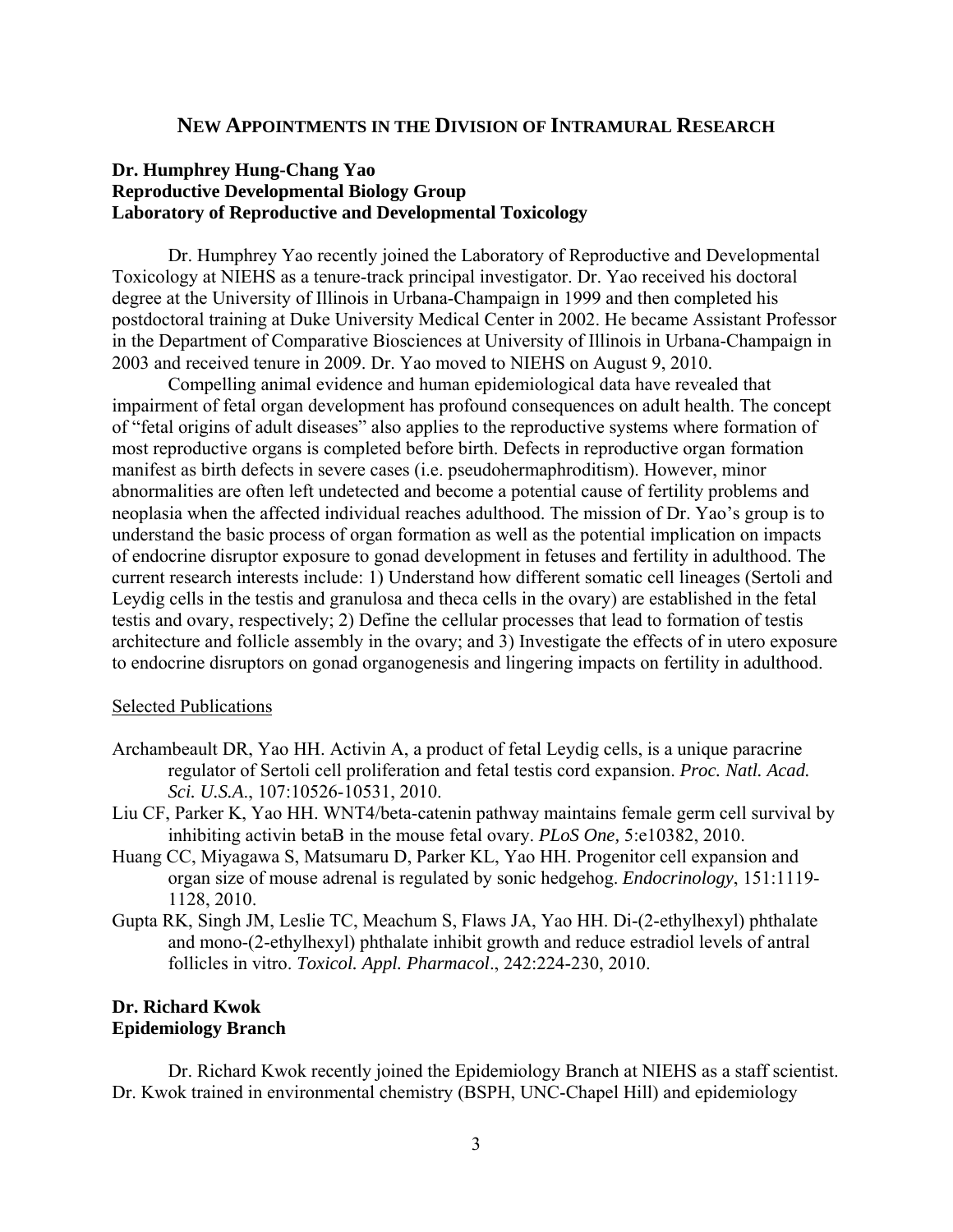Mother and Child Cohort Study through the International Childhood Cancer Cohort Consortium. (MSPH; PhD, UNC-Chapel Hill). His research has made major contributions in two different areas: (1) the understanding of how drinking water arsenic affects cardiovascular disease in pregnant women in Inner Mongolia, China and 2) UV Dosimetry and skin cancer risk. He has worked on cross study analyses of environmental causes of childhood disease using data from prospective children's cohort studies such as the National Children's Study and the Norwegian Additionally, he is interested in developing models to inform climate change adaptation efforts.

At the NIEHS, Dr. Kwok is focusing on the Gulf Long-term Follow-up (GuLF) Study, which will investigate potential health effects associated with clean-up activities following the Deepwater Horizon disaster in the Gulf of Mexico. The long-term human health consequences of oil spills are largely unknown. Exposures range from negligible to potentially significant, especially for those doing tasks involving direct exposure to crude or burning oil, or dispersants. Heat and stress experienced by workers may also have adverse consequences. In addition, the widespread economic and lifestyle disruption caused by the spill may contribute to mental health problems among subsets of the population. Dr. Kwok is interested in developing exposure models for these tasks and investigating potential associations to adverse health outcomes.

### Selected Publications

- 222:337-343, 2007. Kwok RK, Mendola P, Liu ZY, Savitz DA, Heiss G, He LL, Xia Y, Lobdell D, Zeng D, Thorp JM Jr, Creason JP, Mumford JL. Drinking water arsenic exposure and blood pressure in healthy women of reproductive age in inner Mongolia, China. *Toxicol. Appl. Pharmacol.,*
- Yu CL, Li Y, Freedman DM, Fears T, Kwok RK, Chodick G, Alexander BH, Kimlin M, Kricker A, Armstrong BK, Linet MS. Assessment of lifetime cumulative sun exposure using a self-administered questionnaire: Reliability of two approaches. *Cancer Epidemiol. Biomark. Prevent*., 18:464-471, 2009.
- Mumford J, Wu K, Xia Y, Kwok RK, Yang Z, Foster J, Sanders WE Jr. Chronic arsenic exposure and cardiac repolarization abnormalities with qt interval prolongation in a population-based study. *Environ. Health Perspect.,* 115:690–694, 2007.
- Kwok RK. A review and rationale for studying the cardiovascular effects of drinking water arsenic in women of reproductive age. *Toxicol. Appl. Pharmacol.,* 222: 344–350, 2007.
- Kwok RK, Linet MS, Chodick G, Kleinerman RA, Freedman DM, Fears T, Johnson RE, Alexander BH. Simplified categorization of outdoor activities for male and female U.S. indoor workers; application to ultraviolet radiation assessment questionnaires. *Photochem. Photobiol.*, 85;45-49, 2009.

# **Dr. Irene Whitt Environmental Autoimmunity Group Office of Clinical Research**

Dr. Irene Whitt recently joined Drs. Fred Miller and Lisa Rider as a Staff Clinician in the Environmental Autoimmunity Group at NIEHS, NIH Bethesda Campus. Dr. Whitt received her MD degree from Vanderbilt University Medical School and completed a residency in Internal Medicine at the Mayo Clinic. She worked for 1 year in private practice before returning to the Mayo Clinic to pursue a fellowship in Rheumatology, which she completed in June 2010, before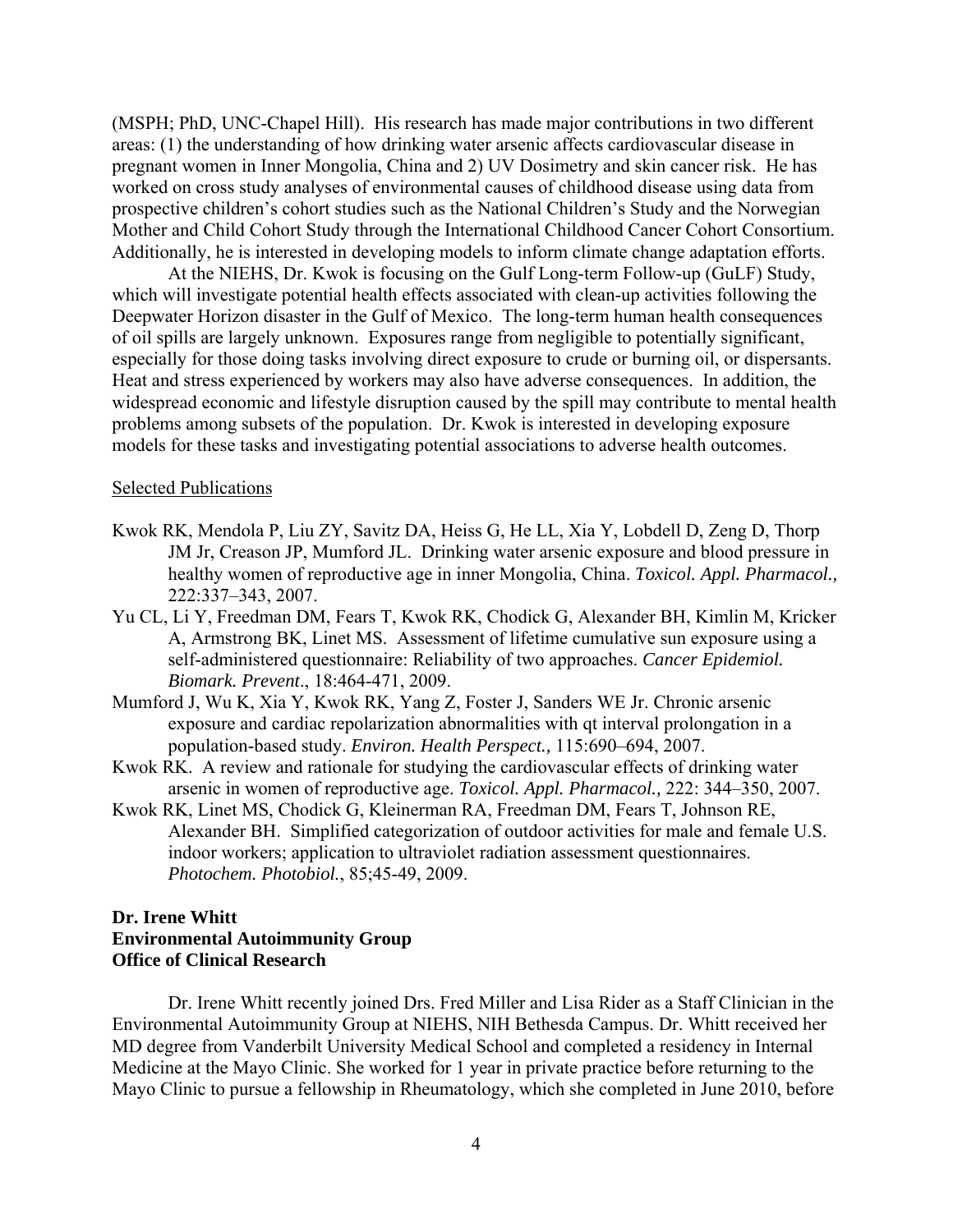joining EAG. She has had broad and varied research interests throughout her medical training, but her recent contribution to rheumatology research has been in beginning to understand cardiovascular risk and heart disease in patients with idiopathic inflammatory myopathies.

At NIEHS, Dr. Whitt is involved in a wide spectrum of research, focusing on several areas: 1) analyzing results from an NHANES study assessing the prevalence of antinuclear antibodies and associations with xenobiotic exposure, 2) investigating mortality in patients with inflammatory myositis, 3) assisting with data collection for an international study to develop new classification criteria for the inflammatory myopathies, 4) starting a new clinical protocol at the Bethesda campus studying environmental risk factors for developing the antisynthetase syndrome in patients with myositis, and 5) investigating the potential clinical and research utility of various imaging techniques (CT and MRI) for the diagnosis and follow up of patients with myositis.

# Selected Publications:

Whitt I, Miller F. "Inflammatory Myopathies: Polymyositis, Dermatomyosits, and Related Conditions", in *Primary Care Rheumatology*, Lippincott. In press. Whitt I, Crowson C, Ytterberg S. High Burden of Cardiovascular Risk in Patients with Inflammatory Myositis. (submitted)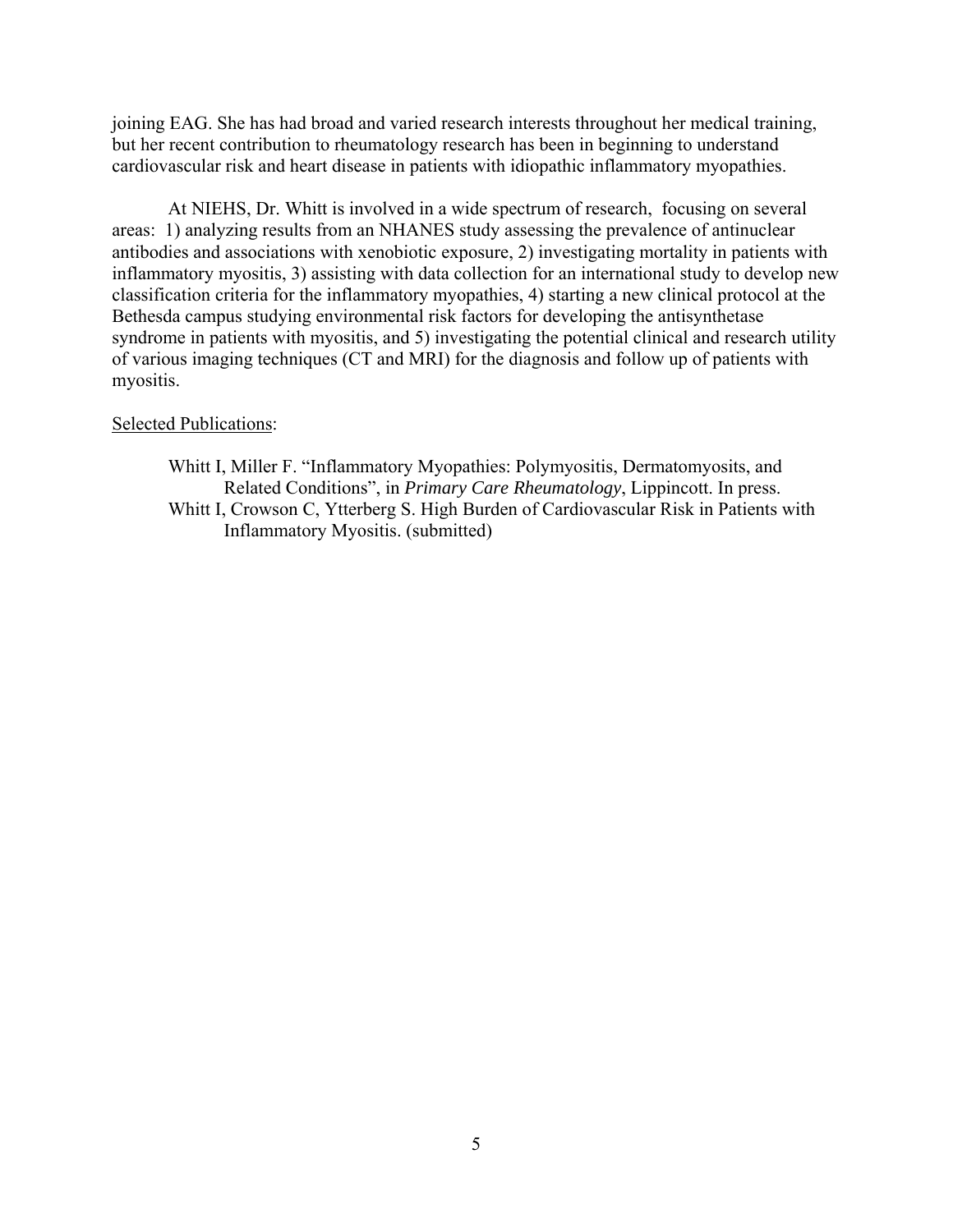# **DIR RESEARCH UPDATE**

# **New Insights into Regulating Synaptic Plasticity: Implications for Autism and Schizophrenia**

## **Serena M. Dudek, Ph.D., Senior Investigator**

Synaptic and Developmental Plasticity Group Laboratory of Neurobiology, DIR, NIEHS

Humans have a remarkable ability to learn from their environment after birth, but this plasticity also makes them susceptible to environmental toxicants. Accordingly, disruption of brain development can have lifelong consequences on brain circuitry and thus cognitive potential. At the cellular level learning is accomplished by changing the strength of the synaptic connections between neurons. Therefore, we are working to identify the underlying molecular processes of synaptic plasticity during postnatal development. Using molecular biological techniques, patch clamp recordings and confocal microscopic imaging from neurons in brain slices and dissociated culture, we ask how neuronal activity controls gene transcription and brain circuitry and what molecular processes determine why some brain regions are more plastic than others during development and in adulthood. During the past several years we have made three important advances: 1) We have identified a molecular mechanism for rapidly turning on transcription in response to neuronal activity; 2) We have developed a model in which we can observe activitydependent synapse pruning in living slices of rat brain; and 3) We have discovered that neurons in adjacent regions of the hippocampus, a brain structure with a prominent role in memory, have very different capacities for plasticity, and we have begun to identify the molecular bases for these differences. Specifically, we have discovered that CA2 neurons have a particularly robust ability to extrude intracellular calcium, which is required for synaptic plasticity. Related to this last project, we found that neurons in area CA2 are primary targets of caffeine and neuropeptides important for social behaviors of the kind that are disrupted in the autism spectrum disorders. These findings are likely to shed light on environmental causes of psychiatric diseases such as schizophrenia and autism.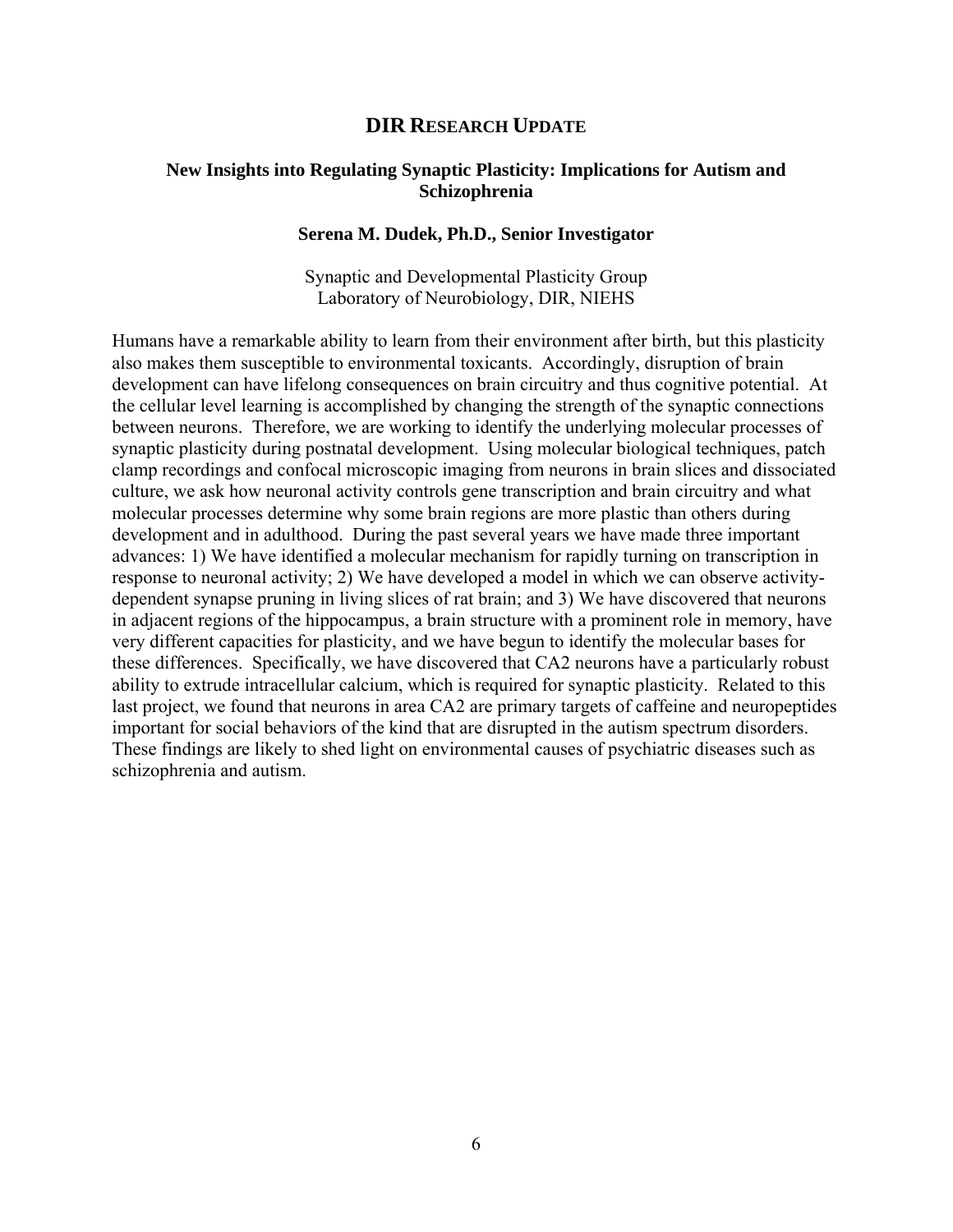# **NIEHS SCIENCE AWARDS DAY**

The Eighth Annual DIR NIEHS Science Awards Day was held on November 4, 2010, at the Rall Building on the NIEHS Campus to celebrate the achievements of DIR scientists. The event was open to the public and more than 250 attendees from universities and research institutions in the Triangle Area attended. NIEHS Science Awards Day consisted of 9 oral presentations given by fellows, students, and technicians, 94 poster presentations, oral presentations by the Scientist of the Year, Early Career Award and Outstanding Staff Scientist winners, and an Awards Ceremony. Judging for the awards was done by the NIEHS Board of Scientific Counselors, Extramural Scientists from universities in the Triangle Area, Intramural DIR Scientists and the NIEHS Trainees Assembly.

The following awards were presented at NIEHS Science Awards Day:

**Scientist of the Year:** Dale P. Sandler, Ph.D., Epidemiology Branch

**Early Career Award:** Xiaoling Li, Ph.D., Laboratory of Signal Transduction

**Outstanding Staff Scientist:** Jane A. Hoppin, Sc.D., Epidemiology Branch

**Mentor of the Year:** Matthew J. Longley, Ph.D., Laboratory of Molecular Genetics

**Best Poster Presentation in Environmental Biology:** Deepti Dwivedi, Ph.D., Laboratory of Molecular Genetics, "Novel Mutator Mutants of E. coli NrdAB Ribonucleotide Reductase: Alterations at Allosteric Regulatory Sites and Correlation with in vivo dNTP Pools"

**Best Poster Presentation in Environmental Diseases and Medicine:** Ginger W. Muse, Laboratory of Molecular Carcinogenesis, "RNA Pol II Pausing Plays a Critical Role in the Mammalian Inflammatory Response"

**Best Poster Presentation in Environmental Toxicology:** Kalina Ranguelova, Ph.D., Laboratory of Toxicology and Pharmacology, "Formation of Highly Reactive Sulfite-Derived Free Radicals by the Activation of Human Neutrophils"

**Best Oral Presentation:** Jason P. Stanko, Ph.D., Cellular and Molecular Pathology Branch, **"**A Comparison of Mammary Gland Developmental Delays and DMBA-induced Mammary Tumorigenesis in Long-Evans and Sprague Dawley Rat Offspring Prenatally Exposed to Atrazine"

**Paper of the Year:** From the Laboratory of Signal Transduction: A. Purushotham, T.T. Schug, Q. Xu, S. Surapureddi, X. Guo and X. Li. "Hepatocyte-Specific Deletion of SIRT1 Alters Fatty Acid Metabolism and Results in Hepatic Steatosis and Inflammation" Cell Metabolism 9: 327 338, 2009.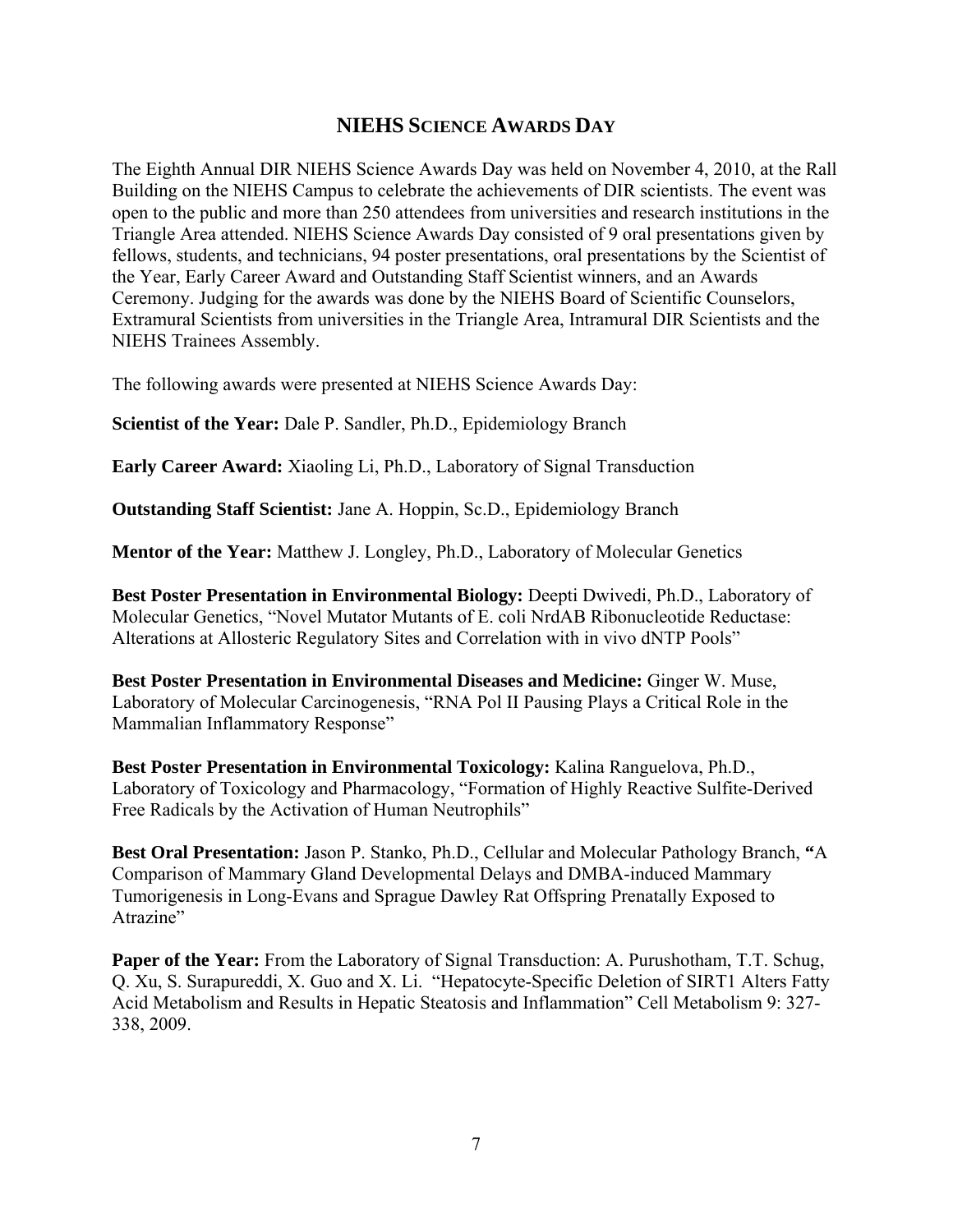# **TOP DIR PAPERS PUBLISHED IN 2010**

## **Acetaminophen-Induced Transcriptional Changes Predict Liver Injury in Humans**

**Summary:** A collaborative research effort led by NIEHS scientists demonstrated that nontoxic doses of acetaminophen induce transcriptional changes in humans similar to those observed in rats exposed to toxic doses of the drug. These findings reveal potential biomarkers that may indicate early signs of drug-induced liver injury (DILI). **Abstract**: The diagnosis and management of drug-induced liver injury (DILI) is hindered by the limited utility of traditional clinical chemistries. It has recently been shown that hepatotoxicants can produce compound-specific changes in the peripheral blood (PB) transcriptome in rodents, suggesting that the blood transcriptome might provide new biomarkers of DILI. To investigate in humans, we used DNA microarrays as well as serum metabolomic methods to characterize changes in the transcriptome and metabolome in serial PB samples obtained from six healthy adults treated with a 4-g bolus dose of acetaminophen (APAP) and from three receiving placebo. Treatment did not cause liver injury as assessed by traditional liver chemistries. However, 48 hours after exposure, treated subjects showed marked down-regulation of genes involved in oxidative phosphorylation/mitochondrial function that was not observed in the placebos  $(P < 1.66E-19)$ . The magnitude of downregulation was positively correlated with the percent of APAP converted to the reactive metabolite *N*-acetyl-*p*-benzoquinone-imide (NAPQI) (*r*= 0.739; *P*= 0.058). In addition, unbiased analysis of the serum metabolome revealed an increase in serum lactate from 24 to 72 hours postdosing in the treated subjects alone (*P*< 0.005). Similar PB transcriptome changes were observed in human overdose patients and rats receiving toxic doses. Conclusion: The single 4-g APAP dose produced a transcriptome signature in PB cells characterized by down-regulation of oxidative phosphorylation genes accompanied by increased serum lactate. Similar gene expression changes were observed in rats and several patients after consuming hepatotoxic doses of APAP. The timing of the changes and the correlation with NAPQI production are consistent with mechanisms known to underlie APAP hepatoxicity. These studies support the further exploration of the blood transcriptome for biomarkers of DILI.

Fannin, R. D., M. Russo, T. M. O'Connell, K. Gerrish, J. H. Winnike, J. Macdonald, J. Newton, S. Malik, S. O. Sieber, J. Parker, R. Shah, T. Zhou, P. B. Watkins and R. S. Paules. Acetaminophen dosing of humans results in blood transcriptome and metabolome changes consistent with impaired oxidative phosphorylation. *Hepatology* 51: 227-236, 2010.

## **Early-Life Exposures Are Linked to Development of Uterine Fibroids**

**Summary:** Epidemiologists at NIEHS have, for the first time, linked soy formula during infancy, maternal prepregnancy diabetes, low childhood socioeconomic status, and early gestational age at birth to greater risk of early diagnosis of uterine leiomyomata (fibroids) in women.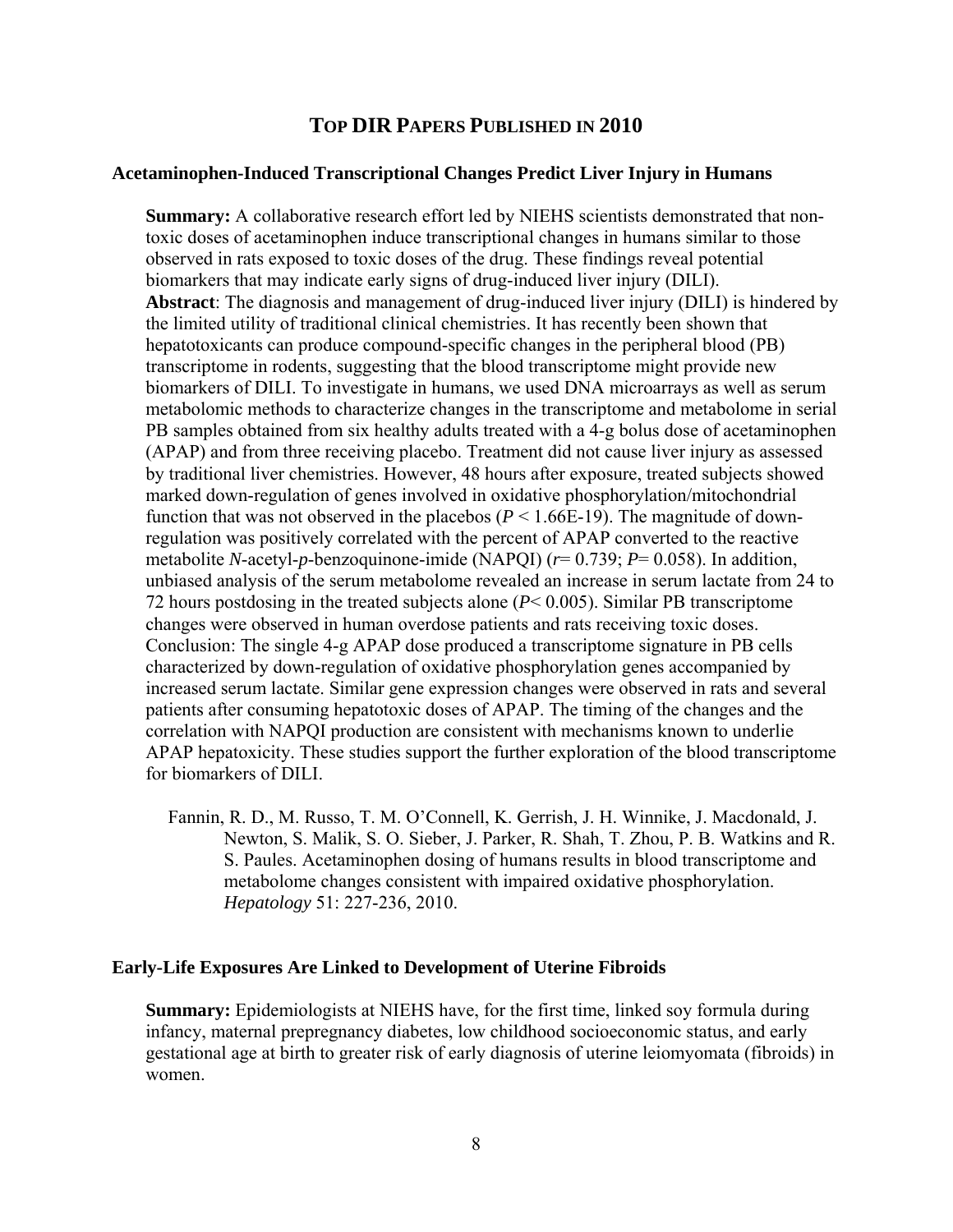**Abstract:** Background: Early-life exposures to hormonally active compounds and other factors may affect later response to estrogen or progesterone and hence may influence development of uterine leiomyomata (fibroids).Objectives: We evaluated associations of in utero and early-life exposures, including soy formula, with self-report of physiciandiagnosed fibroids by 35 years of age. Methods: Our study included 19,972 non-Hispanic white women who were 35-59 years of age when they enrolled in the Sister Study in 2003-2007. We estimated risk ratios (RRs) and 95% confidence intervals (CIs) using log-binomial regression models for fibroid associations with adjustment for participant's age and education, maternal age at participant's birth, birth order, and childhood family income.Results: Greater risk of early fibroid diagnosis was associated with soy formula during infancy (RR = 1.25; 95% CI, 0.97-1.61), maternal prepregnancy diabetes (RR = 2.05; 95% CI, 1.16-3.63), low childhood socioeconomic status (RR = 1.28; 95% CI, 1.01-1.63), and gestational age at birth  $(RR = 1.64; 95\% \text{ CI}, 1.27-2.13$ , for being born at least 1 month early). In utero diethylstilbestrol (DES) exposure was also associated with early fibroid diagnosis ( $RR = 1.42$ ;  $95\%$  CI, 1.13-1.80), but this association was driven by women reporting probable rather than definite exposure. Conclusions: There are plausible biological pathways by which these early-life factors could promote fibroid pathogenesis. This is the first epidemiologic study to evaluate such exposures, with the exception of in utero DES, in relation to fibroid risk, and replication of findings in other populations is needed. Editor's Summary Uterine leiomyomata (fibroids) are the most common indication for hysterectomies in the United States, but underlying causes of these hormonally responsive benign smooth muscle tumors have not been identified. D'Aloisio et al. (p. 375) hypothesized that early-life exposures that affect uterine development and hormone responses later in life might contribute to fibroid pathogenesis. The authors estimated associations between early fibroid diagnoses (diagnosed by health professional before 36 years of age) among 19,972 non-Hispanic white participants in the Sister Study who were 35-59 years old at enrollment. Early fibroid diagnoses were reported by 8% of study participants, consistent with previous estimates. Adjusted risk ratio estimates (from logbinomial regression models) indicated increased relative risks in association with being fed soy formula during infancy, maternal prepregnancy diabetes, low childhood socioeconomic status, and early birth (at least 1 month before the due date). In utero diethylstilbestrol (DES) exposure was also associated with early fibroid diagnosis, but only among women reporting probable (versus definite) DES exposure. The authors conclude that effects of early life exposures on uterine fibroid pathogenesis are biologically plausible, but note that findings need to be replicated in other study populations.

D'Aloisio, A. A., D. D. Baird, L. A. Deroo and D. P. Sandler. Association of intrauterine and early-life exposures with diagnosis of uterine leiomyomata by 35 years of age in the sister study. *Environ. Health Perspect.,* 118: 375-381, 2010.

## **Stem Cell Survival Advantage Toward Arsenic Drives Malignant Transformation**

**Summary:** Investigators at NIEHS have found that the carcinogen arsenic targets stem cells for transformation, eventually producing cancers enriched in cancer stem cells (CSCs). This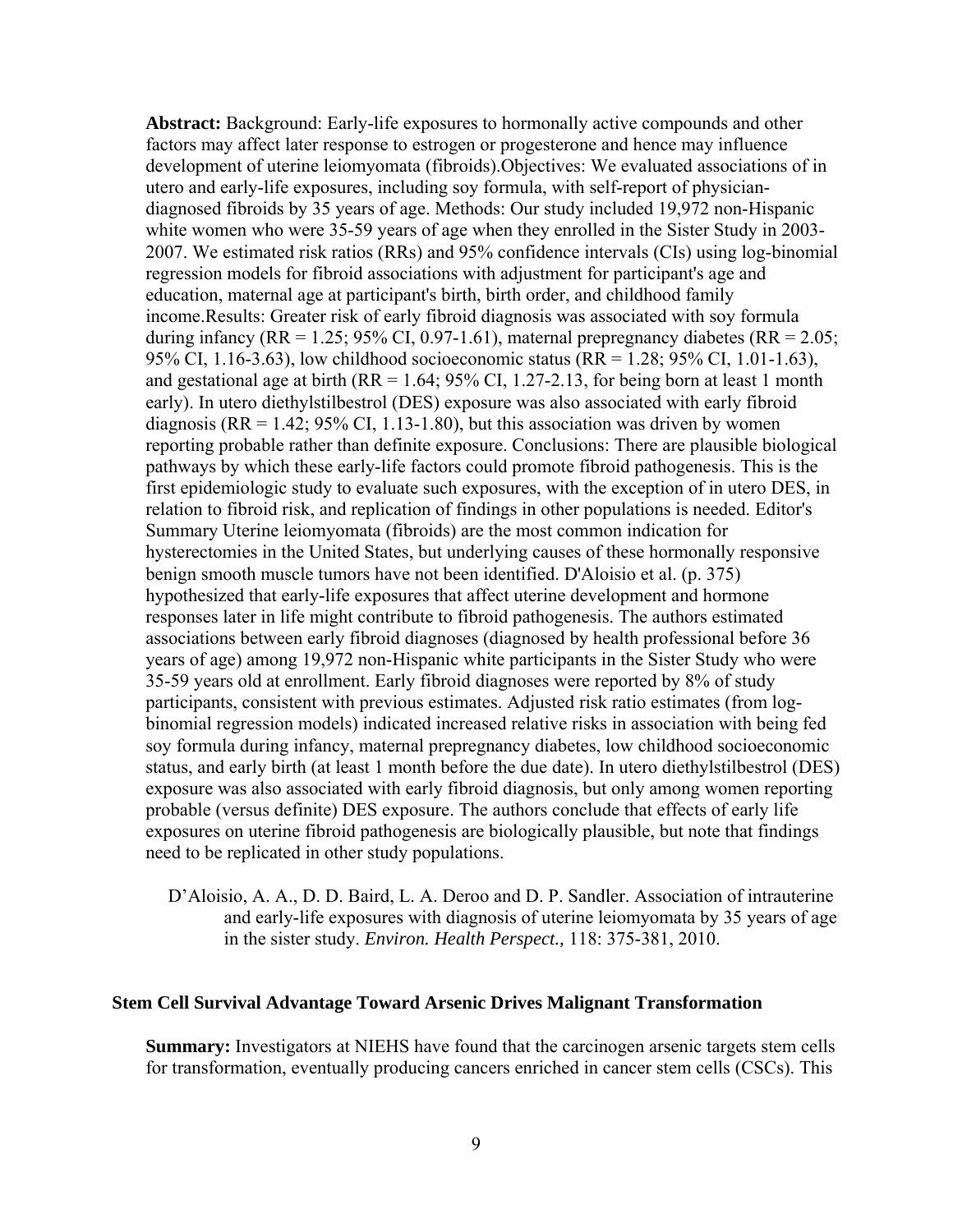is facilitated by a stem cell survival advantage toward arsenic during malignant transformation.

**Abstract:** Background: Arsenic is a carcinogen that targets the urogenital system, including the prostate. Although the mechanisms for arsenic-induced carcinogenesis are undefined, arsenic drives overaccumulation of stem cells and cancer stem cells (CSCs) in vivo and in vitro, indicating that these cells are a key target population. Disruption of stem cell population dynamics may be critical to acquisition of cancer phenotype. We tested the hypothesis that prostate stem cells have a survival selection advantage during arsenic exposure that favors their accumulation and facilitates their malignant transformation. Methods: Innate and acquired resistance to acute (24-72 hours of exposure) and chronic (6 weeks of exposure) arsenite-induced cytolethality and apoptosis were assessed in a human prostate stem cell line (WPE-stem) and the mature parental cell line (RWPE-1). Real-time reverse transcription-polymerase chain reaction and/or Western blot analysis was used to measure the expression of apoptosis-, stress-, and arsenic-related genes. Arsenic-, cadmium-, and N-methyl-N-nitrosourea-induced isogenic malignant transformants of RWPE-1 cells were compared for acquisition of CSC-like qualities by holoclone and sphere formation assays, growth in soft agar, and expression of CSC biomarkers. All statistical tests were twosided. Results: WPE-stem cells showed innate resistance to arsenic-induced cytolethality (arsenite concentration lethal to 50% of the cells  $[LC(50)] = 32.4$  microM, 95% confidence interval [CI] = 31.5 to 33.3 muM) and apoptosis compared with parental RWPE-1 cells  $(LC(50) = 10.4$  muM, 95% CI = 7.4 to 13.4 microM). Compared with RWPE-1 cells, WPEstem cells showed noticeably higher expression of antiapoptotic (ie, BCL2, MT), stressrelated (ie, NFE2L2, SOD1, PRODH), and arsenic adaptation (ie, ABCC1, GSTP1) factors and noticeably lower expression of proapoptotic factors (ie, BAX, caspases 3, 7, 8, and 9). WPE-stem cells also showed hyper-adaptability to chronic arsenite exposure (5 microM, 6 weeks) compared with RWPE-1 cells  $(LC(50) = 94.7 \text{ vs } 32.1 \text{ microM},$  difference = 62.6 muM,  $95\%$  CI = 53.3 to 71.9 muM) at levels that in previous work induced a malignant phenotype in RWPE-1 after 30 weeks of exposure. Quantification of CSC-like cells in isogenic RWPE-1 transformants showed that marked overproduction was unique to a malignant phenotype acquired in response to arsenic exposure but not in response to cadmium or N-methyl-N-nitrosourea exposure. Conclusions: An apparent stem cell survival advantage with regard to arsenic causes selection during malignant transformation that manifests itself as an overabundance of CSC-like cells specifically after arsenic-driven acquisition of malignant phenotype. The increased resistance to apoptosis and arsenite hyper-adaptability of WPE-stem cells suggests that arsenite transformation of RWPE-1 cells involves an increase in the number of CSC-like cells.

Tokar, E.J., W. Qu, J. Liu, W. Liu, M. M. Webber, J. M. Phang, and M. P. Waalkes. Arsenic-Specific Stem Cell Selection During Malignant Transformation. *J. Natl. Cancer Inst.,* 102: 638-649, 2010.

## **Cholesterol Trafficking Linked to Inflammatory Response**

**Summary:** Investigators from NIEHS report that Myeloid Differentiation Primary Response Protein 88 (MyD88), an adaptor protein in innate immunity signaling pathways, is required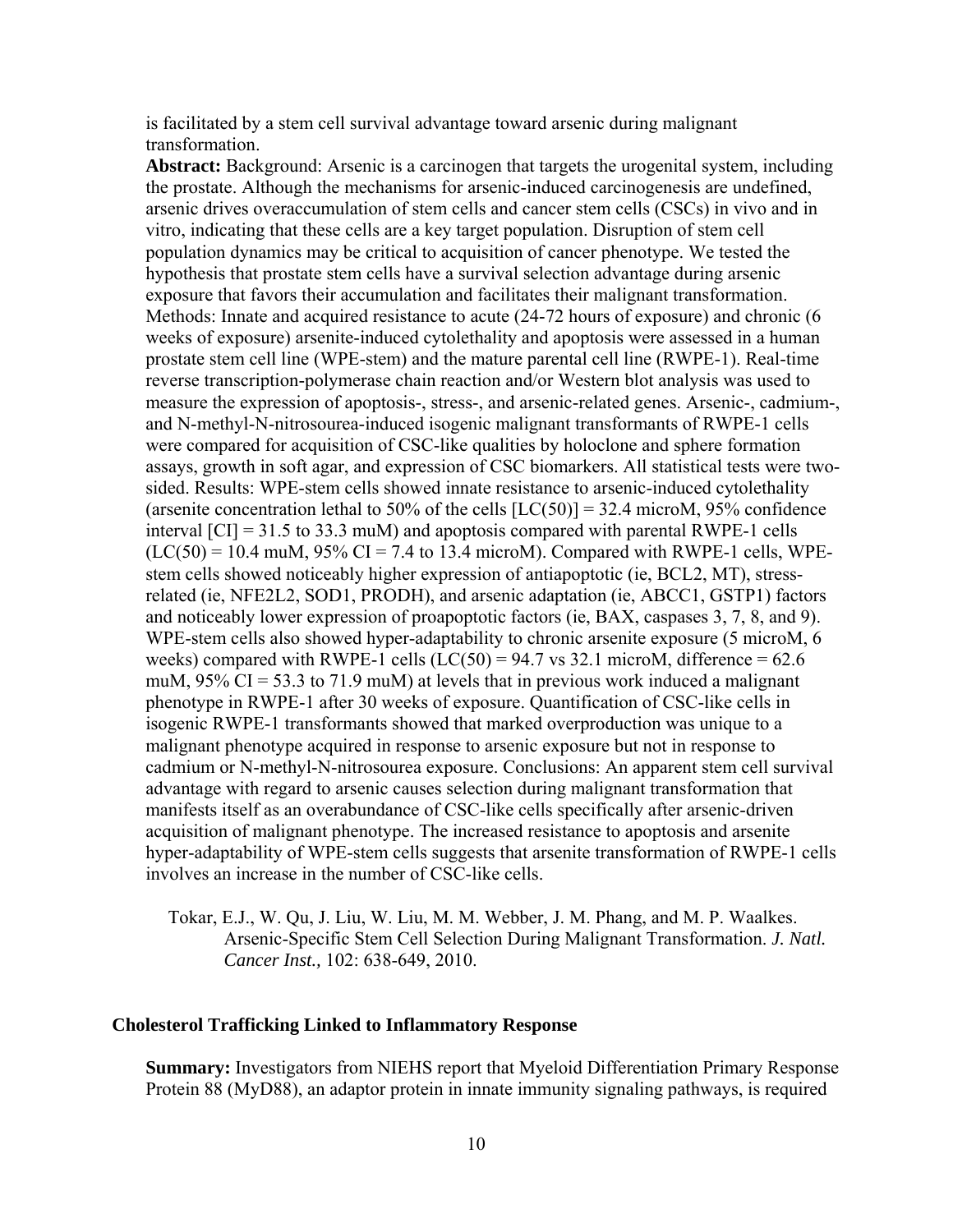for cholesterol export from cells and couples cholesterol export to inflammation. They found that MyD88-dependent inflammatory signals are elicited in macrophages by apolipoprotein A-I (ApoA-I), the major protein component of high-density lipoprotein (HDL) particles. **Abstract:**Crosstalk exists in mammalian cells between cholesterol trafficking and innate immune signaling. Apolipoprotein A-I (apoA-I), a serum apolipoprotein that induces antiatherogenic efflux of macrophage cholesterol, is widely described as anti-inflammatory because it neutralizes bacterial lipopolysaccharide. Conversely, lipopolysaccharide-induced inflammation is proatherogenic. However, whether innate immunity plays an endogenous, physiological role in host cholesterol homeostasis in the absence of infection is undetermined. We report that apoA-I signals in the macrophage through Toll-like receptor (TLR)2, TLR4, and CD14, utilizing myeloid differentiation primary response protein 88 (MyD88)-dependent and -independent pathways, to activate nuclear factor-kappaB and induce cytokines. MyD88 plays a critical role in reverse cholesterol transport in vitro and in vivo, in part through promoting ATP-binding cassette A1 transporter upregulation. Taken together, this work identifies apoA-I as an endogenous stimulus of innate immunity that couples cholesterol trafficking to inflammation through MyD88 and identifies innate immunity as a physiologic signal in cholesterol homeostasis.

Smoak, K. A., J. J. Aloor, J. Madenspacher, B. A. Merrick, J. B. Collins, X. Zhu, G. Cavigiolio, M. N. Oda, J. S. Parks and M. B. Fessler. Myeloid Differentiation Primary Response Protein 88 Couples Reverse Cholesterol Transport to Inflammation. *Cell Metab.,* 11: 493-502, 2010.

## **Oxidized (bi)sulfite leads to reactive sulfur species and protein radical formation**

**Summary:** NIEHS researchers provide evidence that sulfite and (bi)sulfite, commonly used as food preservatives, can be oxidized into reactive free radicals that result in protein oxidative damage. Oxidative damage is proposed to lead to tissue injury in allergic reactions due to byproducts of sulfur dioxide.

**Abstract:** Background: Sulfur dioxide, formed during the combustion of fossil fuels, is a major air pollutant near large cities. Its two ionized forms in aqueous solution, sulfite and (bi)sulfite, are widely used as preservatives and antioxidants to prevent food and beverage spoilage. (Bi)sulfite can be oxidized by peroxidases to form the very reactive sulfur trioxide anion radical (\*SO(3)-). This free radical further reacts with oxygen to form the peroxymonosulfate anion radical (-O(3)SOO\*) and sulfate anion radical (SO(4)\*-). Objective: To explore the critical role of these radical intermediates in further oxidizing biomolecules, we examined the ability of copper,zinc-superoxide dismutase (Cu,Zn-SOD) to initiate this radical chain reaction, using human serum albumin (HSA) as a model target. Methods: We used electron paramagnetic resonance, optical spectroscopy, oxygen uptake, and immuno-spin trapping to study the protein oxidations driven by sulfite-derived radicals. Results: We found that when Cu,Zn-SOD reacted with (bi)sulfite, \*SO(3)- was produced, with the concomitant reduction of SOD-Cu(II) to SOD-Cu(I). Further, we demonstrated that sulfite oxidation mediated by Cu,Zn-SOD induced the formation of radical-derived 5,5 dimethyl-1-pyrroline N-oxide (DMPO) spin-trapped HSA radicals. Conclusions: The present study suggests that protein oxidative damage resulting from (bi)sulfite oxidation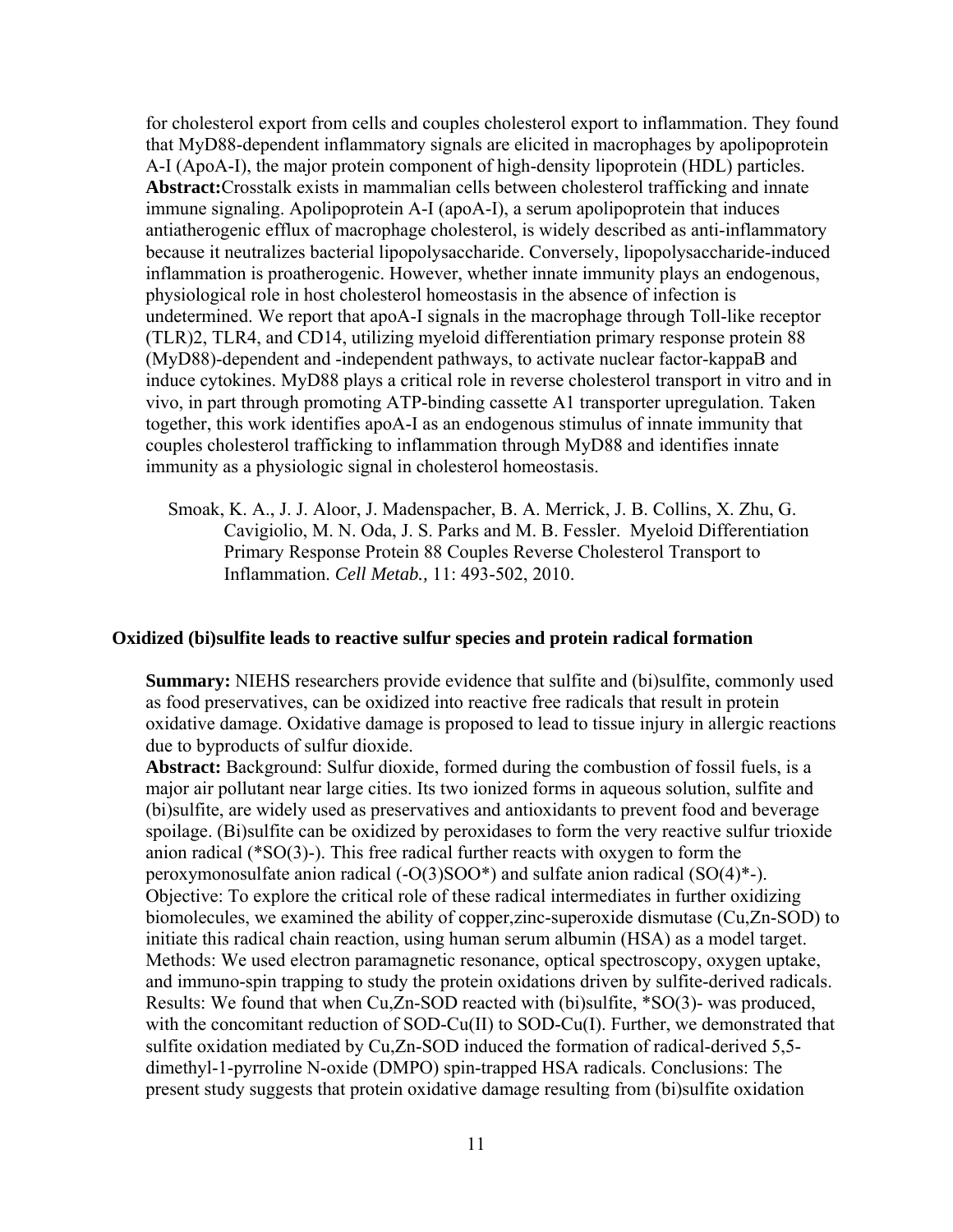promoted by Cu,Zn-SOD could be involved in oxidative damage and tissue injury in (bi)sulfite-exacerbated allergic reactions.

Ranguelova, K., Bonini, M.G., and Mason, R.P. (Bi)sulfite oxidation by copper, zincsuperoxide dismutase: Sulfite-derived, radical-initiated protein radical formation. *Environ. Health Perspect.,* 118:970-975, 2010.

## **Genome instability due to ribonucleotide incorporation into DNA**

**Summary:** Researchers at the NIEHS and Umeå University in Sweden established that ribonucleotides are incorporated during replication *in vivo,* the ribonucleotides are normally removed by RNase H2-dependent repair, and defective repair causes cellular stress and genome instability.

**Abstract**: Maintaining the chemical identity of DNA depends on ribonucleotide exclusion by DNA polymerases. However, ribonucleotide exclusion during DNA synthesis in vitro is imperfect. To determine whether ribonucleotides are incorporated during DNA replication in vivo, we substituted leucine or glycine for an active-site methionine in yeast DNA polymerase  $\epsilon$  (Pol  $\epsilon$ ). Ribonucleotide incorporation in vitro was three-fold lower for M644L and 11-fold higher for M644G Pol  $\epsilon$  compared to wild-type Pol  $\epsilon$ . This hierarchy was recapitulated in vivo in yeast strains lacking RNase H2. Moreover, the pol2-M644G rnh201Δ strain progressed more slowly through S phase, had elevated dNTP pools and generated 2-5-base-pair deletions in repetitive sequences at a high rate and in a gene orientation-dependent manner. The data indicate that ribonucleotides are incorporated during replication in vivo, that they are removed by RNase H2-dependent repair and that defective repair results in replicative stress and genome instability via DNA strand misalignment.

McElhinny, S.A., D. Kumar, A.B. Clark, D.L. Watt, B.E. Watts, E.B. Lundstrom, E. Johansson, A. Chabes and T.A. Kunkel. Genome instability due to ribonucleotide incorporation into DNA. *Nat. Chem. Biol.,* 6: 774-781, 2010.

## **Gender differences in glucocorticoid-mediated inflammation**

**Summary:** Research performed by scientists from NIEHS and Wake Forest University School of Medicine suggests that glucocorticoids, stress-induced steroids that regulate intermediary metabolism, may contribute to the development, progression, or susceptibility to inflammatory diseases in a gender-specific manner. This finding offers a possible explanation for why more females tend to have certain inflammatory diseases. **Abstract:** Males and females show differences in the prevalence of many major diseases that have important inflammatory components to their etiology. These gender-specific diseases, which include autoimmune diseases, hepatocellular carcinoma, diabetes, and osteoporosis, are largely considered to reflect the actions of sex hormones on the susceptibility to inflammatory stimuli. However, inflammation reflects a balance between pro- and anti-inflammatory signals, and investigation of gender-specific responses to the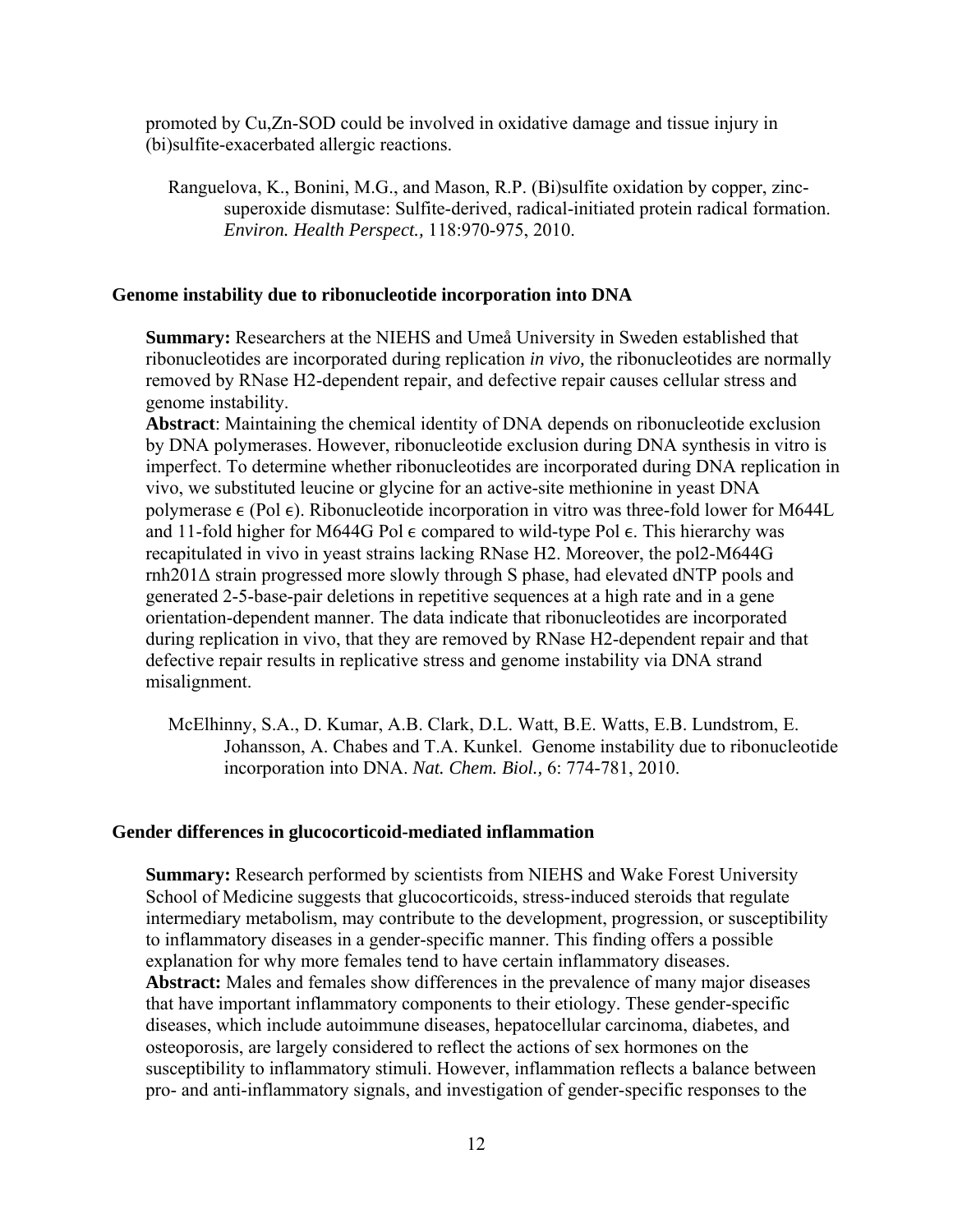latter has been neglected. Glucocorticoids are the primary physiological anti-inflammatory hormones in mammals, and synthetic derivatives of these hormones are prescribed as antiinflammatory agents, irrespective of patient gender. We explored the possibility that sexually dimorphic actions of glucocorticoid regulation of gene expression may contribute to the dimorphic basis of inflammatory disease by evaluating the rat liver, a classic glucocorticoid-responsive organ. Surprisingly, glucocorticoid administration expanded the set of hepatic sexually dimorphic genes. Eight distinct patterns of glucocorticoid-regulated gene expression were identified, which included sex-specific genes. Our experiments also defined specific genes with altered expression in response to glucocorticoid treatment in both sexes, but in opposite directions. Pathway analysis identified sex-specific glucocorticoid-regulated gene expression in several canonical pathways involved in susceptibility to and progression of diseases with gender differences in prevalence. Moreover, a comparison of the number of genes involved in inflammatory disorders between sexes revealed 84 additional glucocorticoid-responsive genes in the male, suggesting that the anti-inflammatory actions of glucocorticoids are more effective in males. These gender-specific actions of glucocorticoids in liver were substantiated in vivo with a sepsis model of systemic inflammation.

Duma, D., J.B. Collins, J.W. Chou and J.A. Cidlowski. Sexually dimorphic actions of glucocorticoids provide a link to inflammatory diseases with gender differences in prevalence. *Sci. Signal.,* 3: ra74, 2010.

## **Paused Pol II regulates gene activity**

**Summary:** NIEHS investigators demonstrate that transcribed genes globally exhibit pausing of RNA polymerase II (Pol II) during early elongation. The most paused genes have promoter DNA sequences that favor nucleosome assembly and that paused Pol II prevents nucleosome formation to maintain or potentiate gene activity. The investigators also show that promoter-proximal nucleosomes are not required to establish paused Pol II. **Abstract**: Metazoan transcription is controlled through either coordinated recruitment of transcription machinery to the gene promoter or regulated pausing of RNA polymerase II (Pol II) in early elongation. We report that a striking difference between genes that use these distinct regulatory strategies lies in the "default" chromatin architecture specified by their DNA sequences. Pol II pausing is prominent at highly regulated genes whose sequences inherently disfavor nucleosome formation within the gene but favor occlusion of the promoter by nucleosomes. In contrast, housekeeping genes that lack pronounced Pol II pausing show higher nucleosome occupancy downstream, but their promoters are deprived of nucleosomes regardless of polymerase binding. Our results indicate that a key role of paused Pol II is to compete with nucleosomes for occupancy of highly regulated promoters, thereby preventing the formation of repressive chromatin architecture to facilitate further or future gene activation.

Gilchrist, D.A., G. Dos Santos, D.C. Fargo, B. Xie, Y. Gao, L. Li, and K. Adelman. Pausing of RNA Polymerase II Disrupts DNA-Specified Nucleosome Organization to Enable Precise Gene Regulation. *Cell* 143: 540-551, 2010.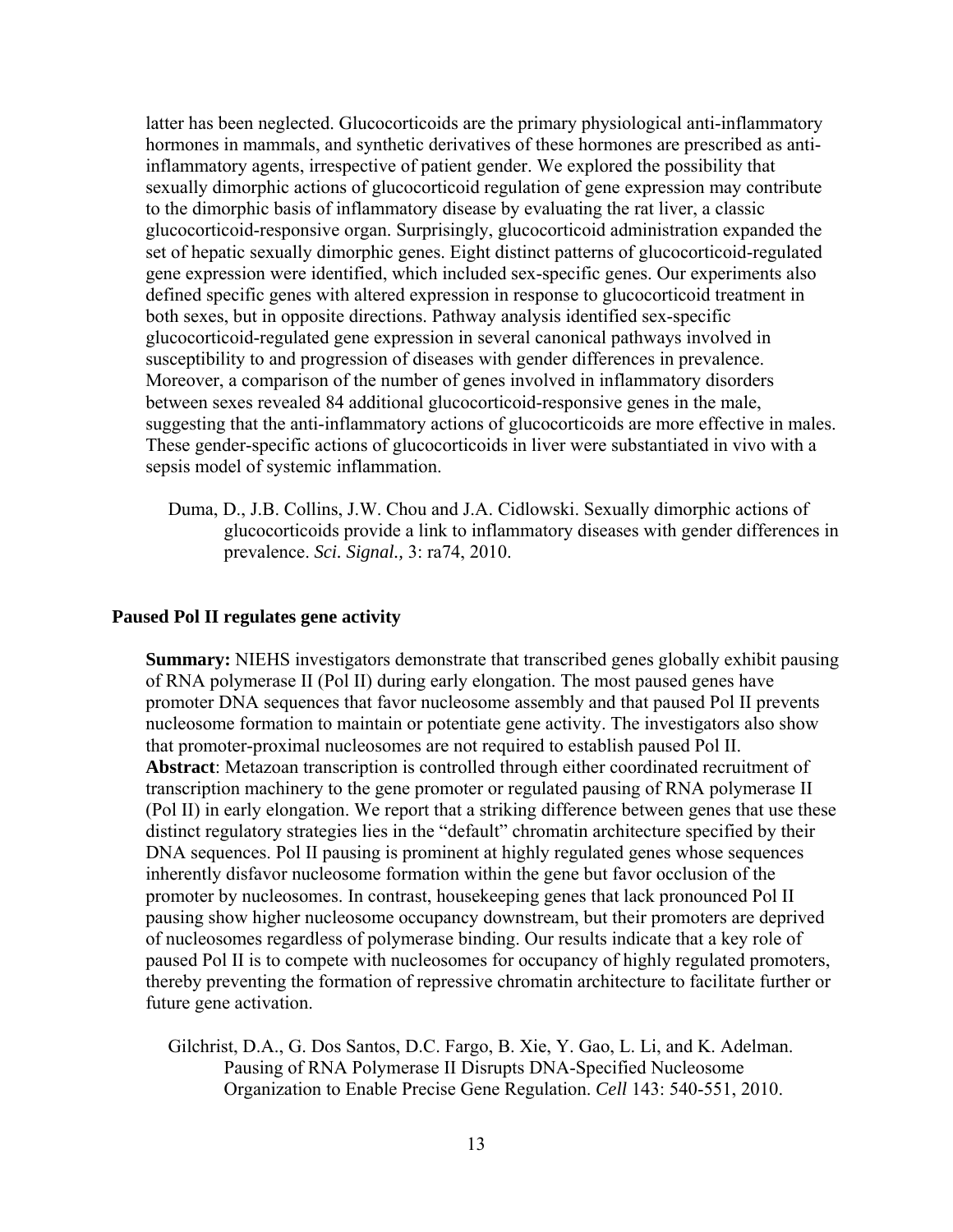# **AWARDS AND HONORS**

# **Scientific Awards**

- Dr. Karen Adelman (Laboratory of Molecular Carcinogenesis) received the 2010 NIH Directors Award for her seminal work on the mechanism of RNA polymerase stalling.
- Dr. Donna Baird (Epidemiology Branch) was elected to the American Epidemiological Society.
- Dr. William Copeland (Acting Chief, Laboratory of Molecular Genetics) was selected as Program chair of the Annual International Meeting of the United Mitochondrial Disease Foundation and the Annual Meeting of the Mitochondrial Medicine Society.
- Dr. Suzanne Fenton (Cellular and Molecular Pathology Branch) received the Scientific Advisor Award from the International Life Sciences Institute-Health and Environmental Sciences Institute, May 2010.
- childhood vaccines" in Vaccine 27: 6991-6997, 2009. Dr. Dori Germolec (National Toxicology Program) was awarded Best Paper of the Year 2010 by the Immunotoxicology Specialty Section of the Society of Toxicology for a paper entitled "Influence of cytokine gene variations on immunization to
- Dr. Jane Hoppin *(Epidemiology Branch)* received the US Environmental Protection Agency Bronze Medal for outstanding exposure research support to the interagency Agricultural Health Study.
- Dr. David Malarkey (Cellular and Molecular Pathology Branch) was selected as a Notable Alumnus of Tufts University.
- Dr. Joan Packenham (Office of Clinical Research) received the 2010 Women of Color STEM Award for Career Achievement in Government.
- Dr. Richard Paules (Acting Chief, Laboratory of Toxicology and Pharmacology) received the 2010 Leading Edge in Basic Science Award from the Society of Toxicology.
- Dr. Michael Resnick (Laboratory of Molecular Genetics) received the "Phenomenon of Life" Award from the Russian Academy of Medical Sciences.
- Dr. Walter Rogan (Epidemiology Branch) is president-elect of the American Epidemiology Society.
- Dr. Dale Sandler (Chief, Epidemiology Branch) received the US Environmental Protection Agency Bronze Medal for outstanding exposure research support to the interagency Agricultural Health Study.
- Dr. Michel Waalkes (National Toxicology Program) was elected councilor of the Society of Toxicology.
- Dr. Sam Wilson (Laboratory of Structural Biology) received the 2010 Environmental Mutagen Society Award.

## **Named Professorships/Lectures**

- Dr. Lutz Birnbaumer (Laboratory of Neurobiology) was the keynote speaker at Berlin Brain Days 2010, the  $7<sup>th</sup>$  International Neuroscience PhD Symposium, Berlin, Germany.
- Dr. John Cidlowski (Chief, Laboratory of Signal Transduction) was the keynote speaker at the 2nd Serbian Congress of Endocrinology.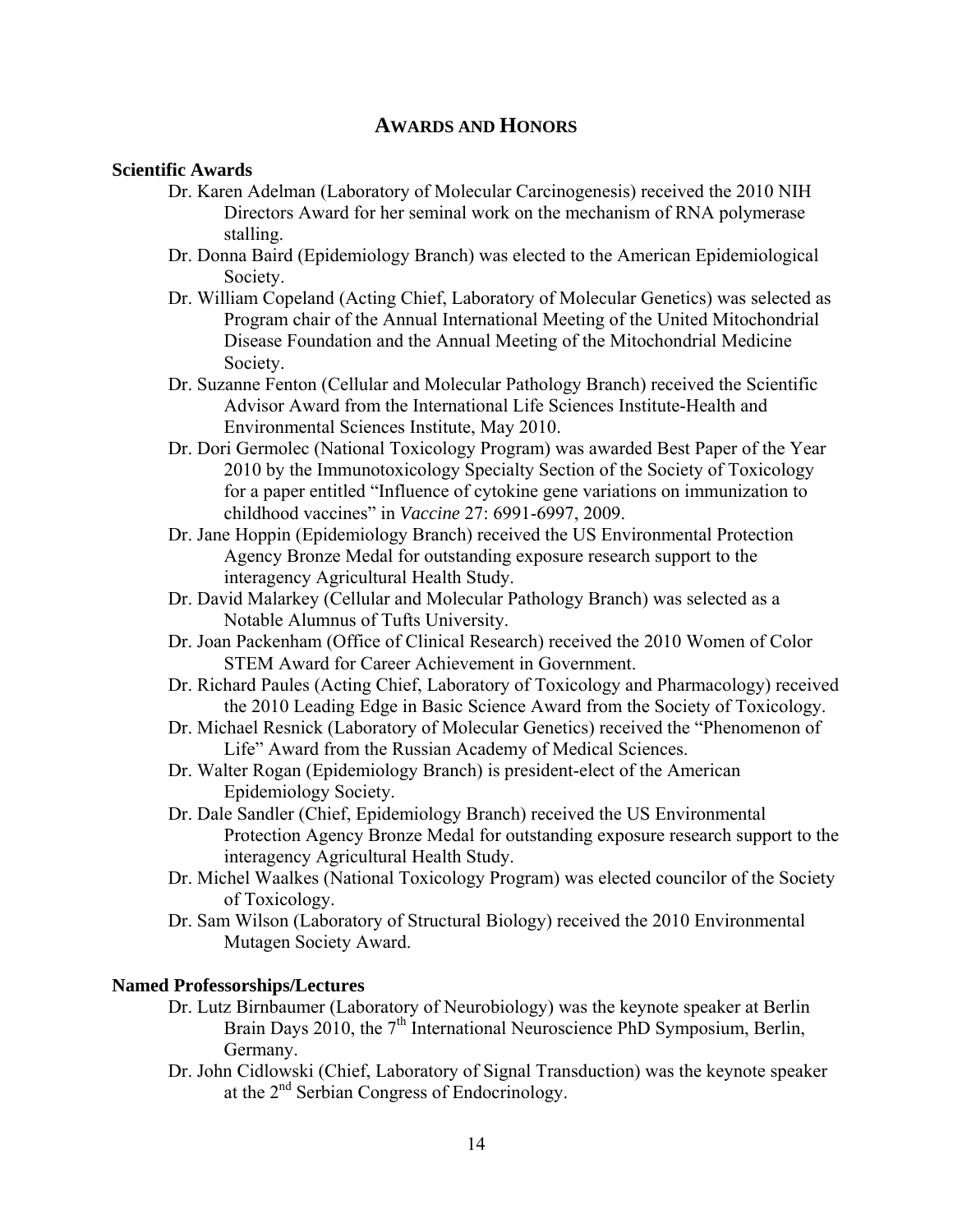- Dr. Perry Blackshear (Laboratory of Signal Transduction) presented the Astor Lectureship at the University of Oxford, and the plenary address at the Chilean Society of Neuroscience, Valdivia, Chile.
- Dr. Jan Drake (Laboratory of Molecular Genetics) delivered the Keynote Address to the XIV Latin American Congress of Genetics in Viña del Mar, Chile.
- Dr. Steven Kleeberger (Acting Deputy Director; Laboratory of Respiratory Biology) presented the 2010 William B. Kinter Memorial Lecture at the Mount Desert Island Biological Laboratory.
- Dr. Thomas Kunkel (Chief, Laboratory of Structural Biology; Laboratory of Molecular Genetics) was keynote speaker at the International Conference on Radiation and Cancer Biology, Nagasaki, and at the  $4<sup>th</sup>$  Baltimore Area Repair Symposium, Baltimore, MD. He presented the Harris Lecture, Massachusetts Institute of Technology, Cambridge, MA.
- Dr. Stephanie London (Epidemiology Branch; Laboratory of Respiratory Biology) presented a Plenary Lecture at the Annual Meeting of the American Academy of Allergy, Asthma and Immunology in February 2010.
- Dr. Ronald Mason (Laboratory of Toxicology and Pharmacology) present the Brucher Lecture at the 25<sup>th</sup> Meeting of the Electron Spin Resonance Spectroscopy Group of the Royal Society of Chemistry.
- Dr. David Miller (Acting Scientific Director) was the keynote speaker at the Barriers of the Central Nervous System Gordon Conference.
- Dr. Jim Putney (Laboratory of Signal Transduction) was a Visiting Professor, Department of Physiology, University of Paris-sud, Orsay, France.
- Dr. Dale Sandler (Chief, Epidemiology Branch) presented the Keynote Address at the 2010 National Latino Cancer Summit.
- Dr. William Stokes (National Toxicology Program) presented the keynote address at the International Symposium of the Korean Center for the Validation of Alternative Methods and at the 22<sup>nd</sup> Annual Meeting of the Japanese Society for Alternatives to Animal Experiments.
- Dr. Ken Tomer (Laboratory of Structural Biology) presented the keynote address at the 1<sup>st</sup> International Meeting of the Romanian Society for Mass Spectrometry in Sinaia, Romania.
- Dr. Clarice Weinberg (Chief, Biostatistics Branch) presented the Lowell Reed Lecture at the annual meeting of the American Public Health Association.
- Dr. Allen Wilcox (Epidemiology Branch) will present the plenary lecture at the Third North American Congress of Epidemiology.
- Dr. Sam Wilson (Laboratory of Structural Biology) was the plenary speaker at the L.S. Skaggs Biomedical Research Symposium, University of California-San Diego, San Diego, and presented the keynote address at the International Conference on Biomedical and Environmental Science and Technology, Beijing.
- Dr. Darryl Zeldin (Acting Clinical Director; Laboratory of Respiratory Biology) was a Keynote speaker at the  $110<sup>th</sup>$  Anniversary Celebration of Tongji Medical College, Huazhong University of Science and Technology, and will give the Plenary Lecture at the  $12<sup>th</sup>$  International Conference on Bioactive Lipids in Cancer, Inflammation and Related Diseases.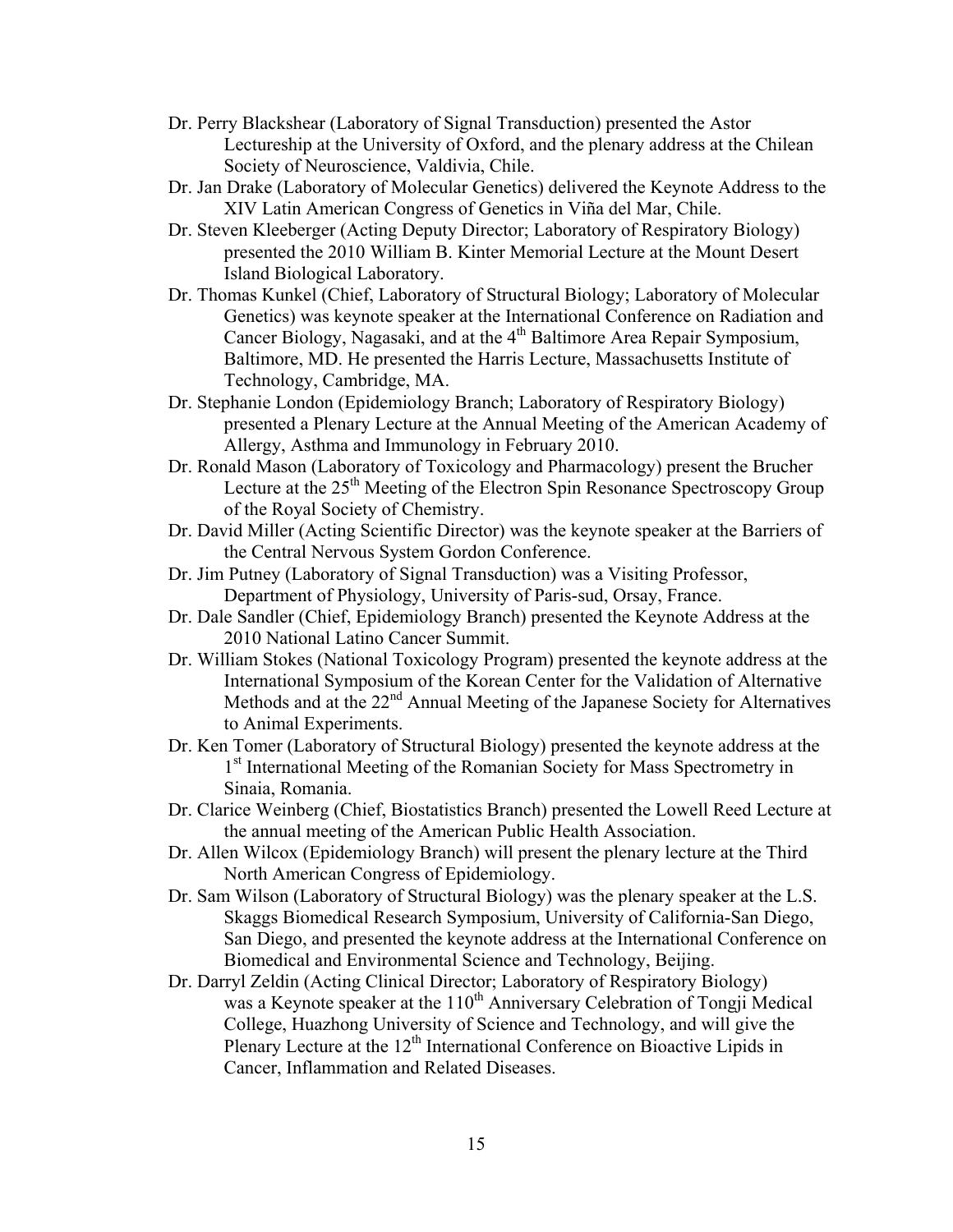# **Scientific Advisory Boards**

- Dr. William Copeland (Acting Chief, Laboratory of Molecular Genetics) served chair of the Research and Policy Review Committee, United Mitochondrial Disease Foundation.
- Dr. Darlene Dixon (Cellular and Molecular Pathology Branch) served as a Scientific Advisor to the Emerging Issues Steering Committee of the International Life Sciences Institute-Health and Environmental Sciences Institute.
- Dr. Suzanne Fenton (Cellular and Molecular Pathology Branch) served on the Inter-Agency Breast Cancer and the Environment Research Coordinating Committee; the US EPA Scientific Advisory Panel for Atrazine; served as Grant Review Chair, California Breast Cancer Research Program, Special Research Initiatives, Epidemiological cohorts and early life exposures; and as international lead on OECD and US EPA Extended One-Gen Reproductive Toxicology test guidelines.
- Dr. Stephanie London (Epidemiology Branch and Laboratory of Respiratory Biology) served on the Health Effects Institute Review Committee.
- Dr. Matthew Longley (Laboratory of Molecular Genetics) served as a grant reviewer for the European Research Council Life Science Panel.
- Dr. Robert Sills (Chief, Cellular and Molecular Pathology Branch) organized and cochaired the Society of Toxicologic Pathology and the International Federation of Societies of Toxicologic Pathologists meeting on Neuropathology.
- Dr. Sam Wilson (Laboratory of Structural Biology) served on the scientific advisory boards of Burroughs Wellcome Fund Training Program, The University of Texas Health Science Center at Houston; The Netherlands Toxicogenomics Center; and FAMRI Center, Weizmann Institute of Science, Rehovot, Israel; and served as co-Chair, 4th Biannual Japan-US/US-Japan DNA Repair Meeting.

# **Editorial Boards**

- Dr. Karen Adelman (Laboratory of Molecular Carcinogenesis) served on the editorial board of *Transcription.*
- Dr. Suzanne Fenton (Cellular and Molecular Pathology Branch) served as associate editor of *Reproductive Toxicology.*
- Dr. Michael Fessler (Laboratory of Respiratory Biology) served on the editorial board of *PLoS One.*
- Dr. Paul Foster (National Toxicology Program) served on the editorial board of *Birth Defects Research*.
- Dr. Joyce Goldstein (Laboratory of Toxicology and Pharmacology) served on the editorial boards of *Drug Metabolism and Disposition* and *Drug Metabolism Reviews.*
- Dr. Dmitri Gordenin (Laboratory of Molecular Genetics) served on the editorial board of *Mutation Research*.
- Dr. Leping Li (Biostatistics Branch) served on the editorial boards of the *Journal of the Indian Society of Agricultural Statistics* and the *Journal of Biometrics and Biostatistics.*
- Dr. Stephanie London (Epidemiology Branch and Laboratory of Respiratory Biology) served as editor of the journal *Epidemiology.*